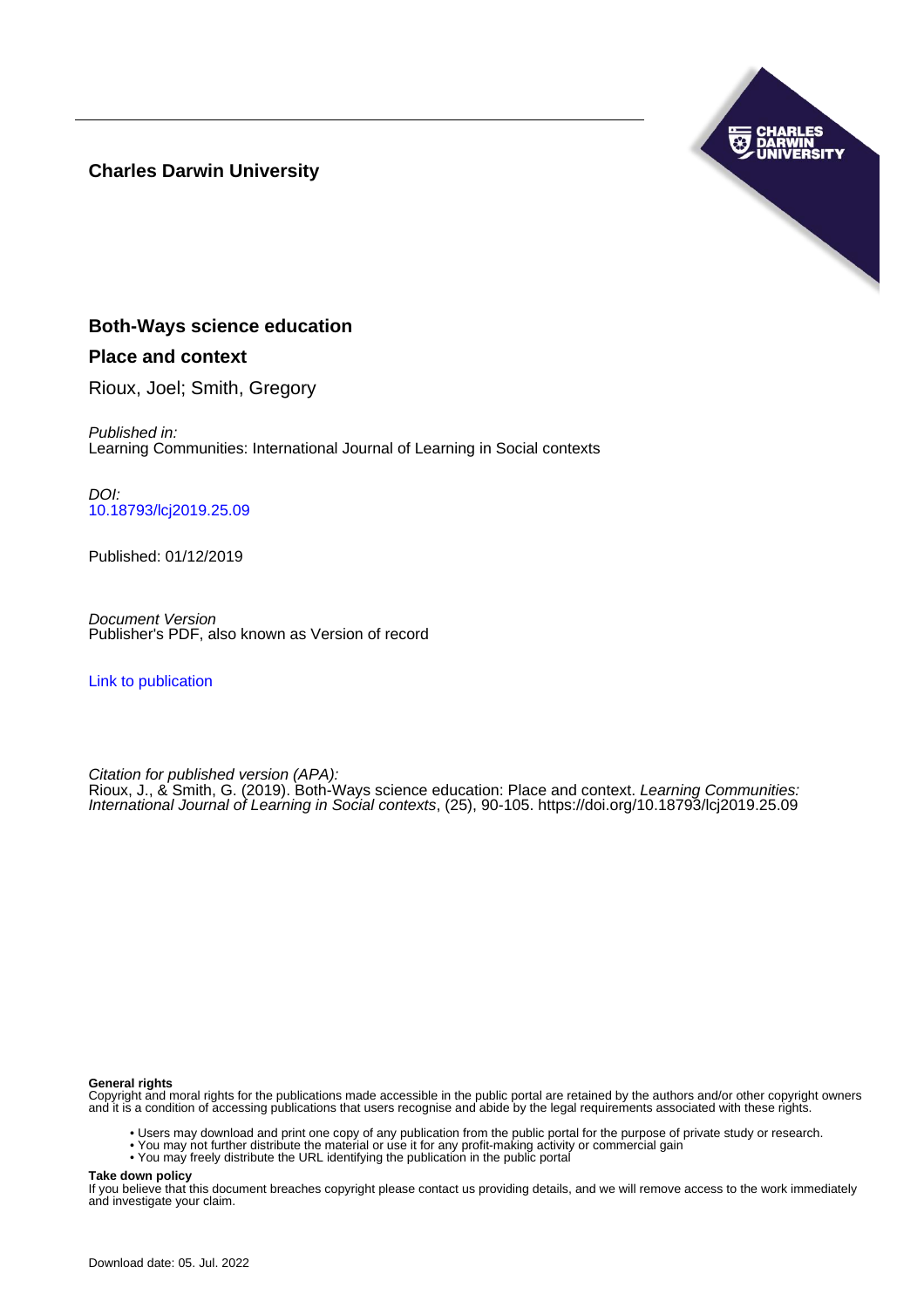## **Both-Ways science education: Place and context**

**Joel Rioux**

*Batchelor Institute of Indigenous Tertiary Education*

*joel.rioux@batchelor.edu.au*

**Gregory Smith**

*Charles Darwin University gregory.smith@cdu.edu.au*

**Keywords:** Indigenous preservice teachers; science teaching; Both-Ways; pedagogical discourse

## **Abstract**

This paper presents a Both-Ways place-based science education initiative, which situates Indigenous and western science knowledge traditions together as official curriculum knowledge, within a *Bachelor of Education* science education unit. This program is delivered in-situ to preservice teachers who work as Aboriginal Teaching Assistants in school classrooms. The program, known as *Growing Our Own*, is established in Indigenous communities in the Northern Territory (NT). This initiative has engaged Indigenous preservice teachers in border-crossing pedagogical practices as a way to recognise the legitimate use of the Indigenous concepts of place. It has also contextualised the teaching of school science as described in the Australian curriculum. This Both-Ways approach privileges the voices and knowledge of local Indigenous peoples and creates a bridge to the curriculum of science in a placebased contextually relevant methodological manner. Such modifications realise a meaningful cultural and place contextualization, which values and enables border-crossing between local Indigenous science knowledge, language and western science. The paper presents pedagogical discourses of place-based and contextual approaches in five NT Indigenous communities to demonstrate how the teaching of science has been reconceptualised. The authors and the preservice teachers use Indigenous perspectives intertwined with the science of the Australian curriculum. Such approaches have provided meaningful border-crossing opportunities for preservice teachers in the *Growing Our Own* program.

## **Introduction**

This paper presents a Both-Ways (B-W) narrative by two non-Indigenous university lecturers working in communities with Aboriginal (Indigenous)<sup>1</sup> preservice teachers employed as Aboriginal Teaching Assistants in their community's school. Both lecturers have previously taught in schools with Indigenous students: one in North West Queensland; and the other in Central Queensland. However, both were "strangers in a strange land" (Heinlein, 1961), a metaphor from the science fiction novel of the same name, where a human raised on Mars arrives on Earth and takes a journey to adapt to, and understand, earth humans and their culture. This metaphor is at the centre of a B-W journey in which preservice teachers and their lecturers, cross borders through the legitimised use of Indigenous place.

These lecturers promote a space for a B-W crossing of borders through the reconceptualisation of aspects of the Australian science curriculum. Such a space, a third space (Bhabha, 1994), a space of hybrid borders where curriculum reconceptualisation exists, will necessarily include already forged alliances between Indigenous preservice teachers, young children, community members, and Elders. This is a pedagogic discourse of recontextualisation in which Indigenous knowledge of place is legitimised, using preservice teacher and community meanings related to their local context of place and science, through the pedagogic device.

## 90

<sup>1</sup> Aboriginal from the Latin meaning from the beginning and other such Eurocentric words are used because we understand that there is no Indigenous word that refers to all Aboriginal people in Australia. The more appropriate terminologies are the Indigenous Australian people/s, Aboriginal people/s, Aboriginal person, Torres Strait Islander people/s, or Torres Strait Islander person. The more appropriate terms stress the humanity of Aboriginal and Torres Strait Islander people (Flinders University, 1996). In this paper, we use the term Indigenous.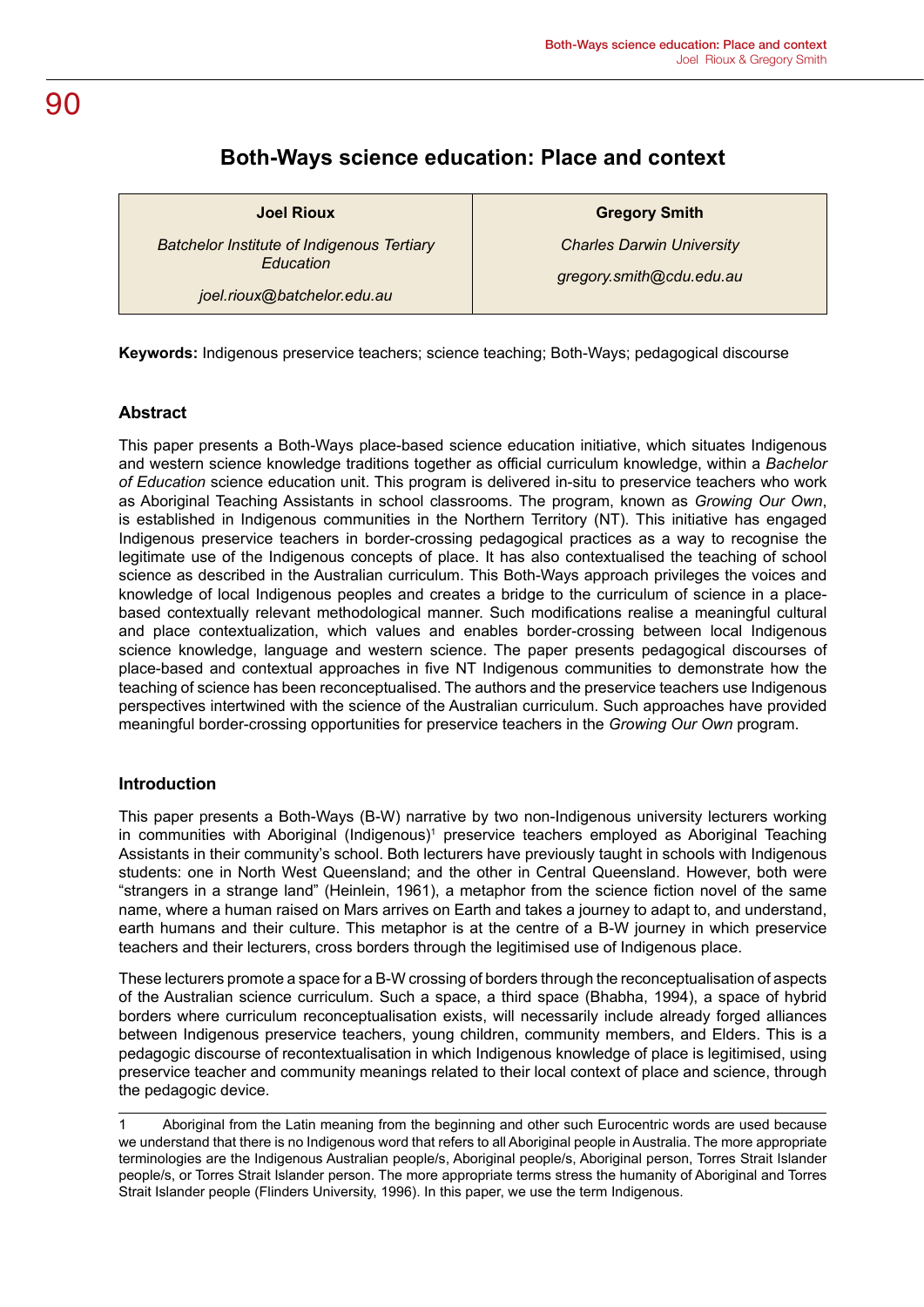#### *Both-ways place-based science education*

The overarching aim of this paper is to present particular aspects of the border-crossing pedagogic device objects, which were developed through collaborative discourse between two university lecturers and Aboriginal preservice teachers. This paper presents a B-W place-based science education initiative that situates Indigenous and western science knowledge traditions together as official curriculum knowledge within a *Bachelor of Education* science education unit.

B-W education (sometimes referred to as Two-Ways<sup>2</sup>) is an approach that "brings together Indigenous Australian traditions of knowledge and Western academic disciplinary positions and cultural contexts" (Batchelor Institute, 2007, p. 8). The B-W approach privileges the voices and knowledge of local Indigenous peoples to create a bridge to the curriculum of science in a place- based contextually relevant methodological approach. In this narrative, we use the term B-W science education. The use of this term provides a focus for lecturer and preservice teacher to engage in pedagogical discourse that integrates both science and Indigenous knowledge traditions.

The Indigenous preservice education students provide the cross-border pedagogic examples in this paper. They are employed as Aboriginal Teaching Assistants (ATA) and work in school classrooms located in remote Indigenous communities. They are enrolled in the *Bachelor of Education,* where their journey crosses the border from ATA to Registered Teacher as part of the *Growing Our Own (GOO)*  program delivered in-situ to these Indigenous preservice teachers. The crossing journey is constituted in the socio-cultural knowledge and practice of an ATA; this knowledge is legitimated in, and by, their culture. The crossing can be seen in the different complexities of responsibility and interactions within the school, and the status of Indigenous science knowledge in the official school curriculum documents. In sum, their learning journey involves crossing the border from the ATA's culture into the teacher's culture.

#### *Border crossing*

The concept of borders and border-crossing brings notions of specialised fields of knowledge bound within the social divisions of labour within the school (Bernstein, 2000). The preservice teachers have specialised knowledge fields that have been defined in language, culture and community. This border is evident in all the remote participant schools where the ATA preservice teachers work.

Borders are also evident between the official school science knowledge represented in the Australian curriculum, and local place-based Indigenous knowledge. The culture of the Australian science curriculum represents science with little or no engagement in Indigenous knowledges, let alone placebased knowledge of the saltwater, freshwater and desert Indigenous peoples of Australia. Science, in the participant schools, represents a strong classification and science borders are insulated from other school disciplines and from everyday community knowledge.

Through the preservice teacher's pedagogical discourse, there was a recognition that Indigenous placebased knowledge and western science knowledge could develop a more permeable border by using local contexts. Such border permeability developed through the preservice teachers' realisation and recognition that "their place knowledge" could be legitimised in a recontextualised curriculum. This ATA discourse provided a cultural crossing between the world of school science and Indigenous world views, thus creating a more inclusive meaning to school science within the community. The cultural crossing presented in this paper demonstrates a B-W learning for preservice teachers and lecturers in connection with the living landscapes of the community.

<sup>2</sup> Both-Ways and Two-Ways both consider their origins in a story recollected by McConvell (1982), in which a Gurindji (NT) man, Pincher Nyurrmiyarri, advocated 'two-way school' rather than 'one-way school' or 'only kartiya (European) way', heard by McConvell as early as 1975.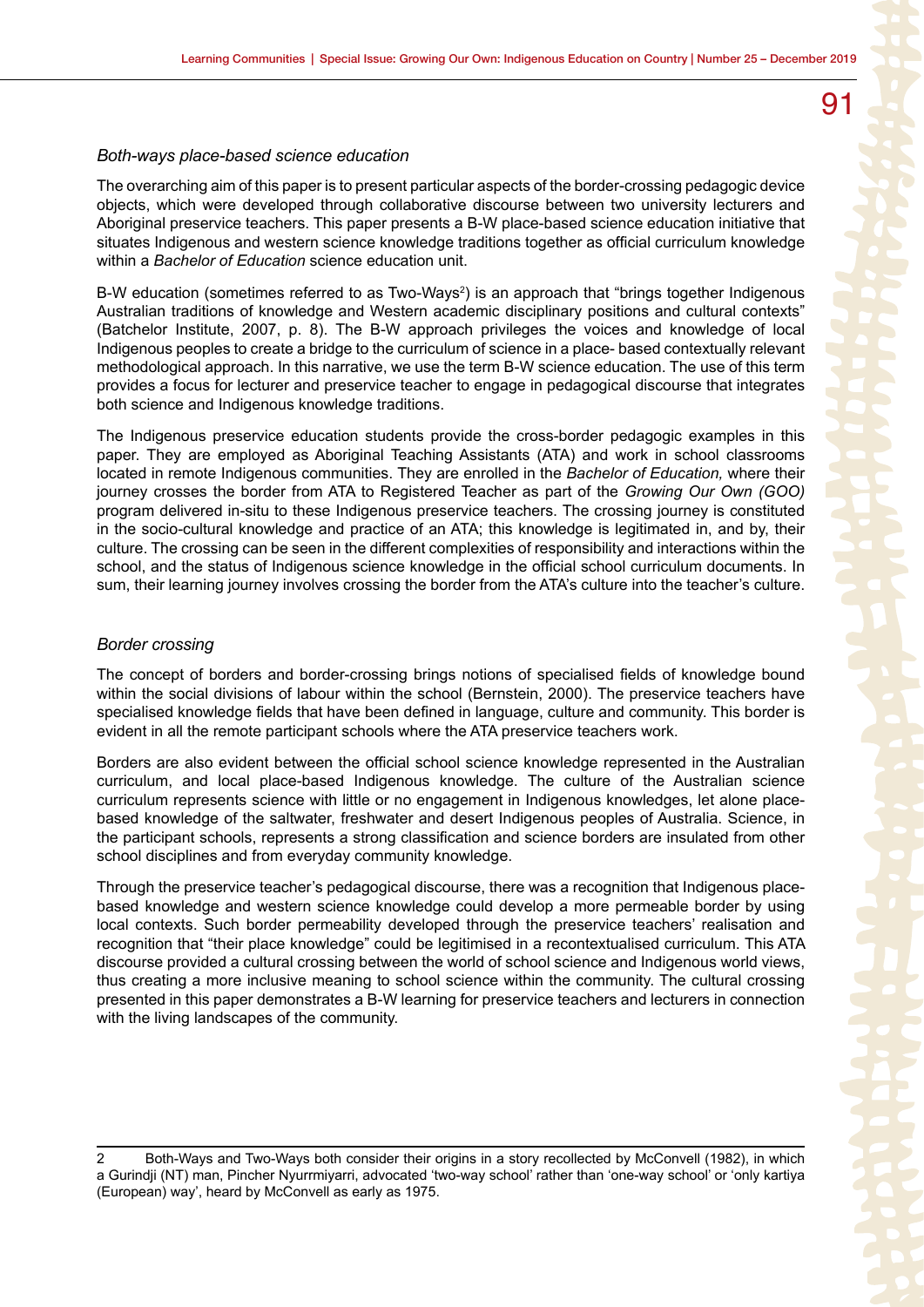## **Pedagogy of place**

The construct, *'Pedagogy of Place',* is implicitly associated with Indigenous culture, Indigenous perspectives in science, and B-W pedagogical discourse. Barnhardt and Kawagley (2008) advocated that successful science education, curriculum and programming for Indigenous people should involve Pedagogy of Place or "learning through culture" (p. 113). Such a view of place and culture provided a pedagogical discourse that moved "from teaching about local culture to teaching through the culture as students learn about the immediate places they inhabit and their connection to the larger world within which they will make a life for themselves" (Barnhardt & Kawagley, 2008, p. 113). Culturally responsive pedagogies in science education using "place" have been gaining momentum with Indigenous people around the world.

In 2011, Aikenhead and Michell reported that recognition of place-based knowledge and contexts provided an opportunity for the coexistence model of Indigenous ways of knowing and the western- based school science curriculum. Studies have found that a sense of place is "a key factor to learning science in the Indigenous context. In fact, the significance of place is becoming a predominant theme in Indigenous science education" (Sutherland & Swayze, 2013, p. 179). They also suggested that creating relevant learning environments using Indigenous local place in science will contribute to student engagement, motivation and validation of their knowledge. Ezeife (2003) and McKinley (2005) argued for science education in Indigenous communities all over the world to be relevant, and not dominated by pedagogical devices devoid of the place or local environmental knowledge. Ezeife (2003) also acknowledged the lack of direct relevance of knowledge to Aboriginal peoples' place and, as Sarra (2011) emphasised, the place is people's immediate environment, to which they are deeply attached psychologically, physically, and spiritually.

Increasing collaboration with local community members (Schott, 2005), and developing a sense of place, is pedagogically critical for the discourse of *Growing Our Own* preservice teachers. Educators need local Indigenous people as resource people in their classrooms (Linkson, 1999; Michie & Linkson, 1999; Michie, 2002) and they also need to embrace Indigenous leadership (Hyde, Carpenter, & Conway, 2014; Sarra, 2007). Rennie (2006) corroborated and encouraged educators to use community resources to complement those based in the school. Local Indigenous peoples from remote communities increase the variety of stimuli and sources of information, and thus increase the likelihood that preservice teachers will want to engage in more meaningful learning. *Growing Our Own* preservice teachers are daughters, sons, mothers, fathers, aunties and uncles who are integral to the community and their classroom. Such positioning enhances opportunities for the pedagogic discourse of curriculum recontextualisation.

Bernstein (2000) called such legitimation processes "pedagogic recontextualisation" in which new meanings of the official curriculum knowledge emerge, relevant to the community. It is also important to understand that place-based knowledge is not useable for everyone; that cultural rules apply. Cajete (2000) cautioned and indicated that "particular places are endowed with special energy that may be used, but must be protected" (p. 70). Therefore, an inbuilt spiritual curriculum construct for us as lecturers, involved considering the status of the intellectual knowledge tradition of the Australian curriculum constructs. Our border crossing represents a reconceptualised curriculum, partly invisible, valuing preservice teacher Indigenous knowledge traditions, while incorporating the realms of western science, yet challenging aspects of the western science cloak of objectivism.

## **Method: Narrative with case studies**

This paper presents five case studies from our lecturing experience with Indigenous tertiary students using the B-W approach. Each of the case studies considers the potential conflicts through engagement with the two knowledge traditions. A narrative inquiry methodology is used. According to Connelly and Clandinin (1990), "The study of narrative…is the study of the ways humans experience the world" (p. 1). This method is particularly useful when based in the lives and work of teachers (Goodson, 2008; Webster & Mertova, 2007). Each of the unique case studies is a narrative, or story, about how the author implemented the B-W approach in their classroom. The case studies also reflect on student participation in the relevant approach. The narratives provide a foundation for the ensuing discussion, which focuses

## 92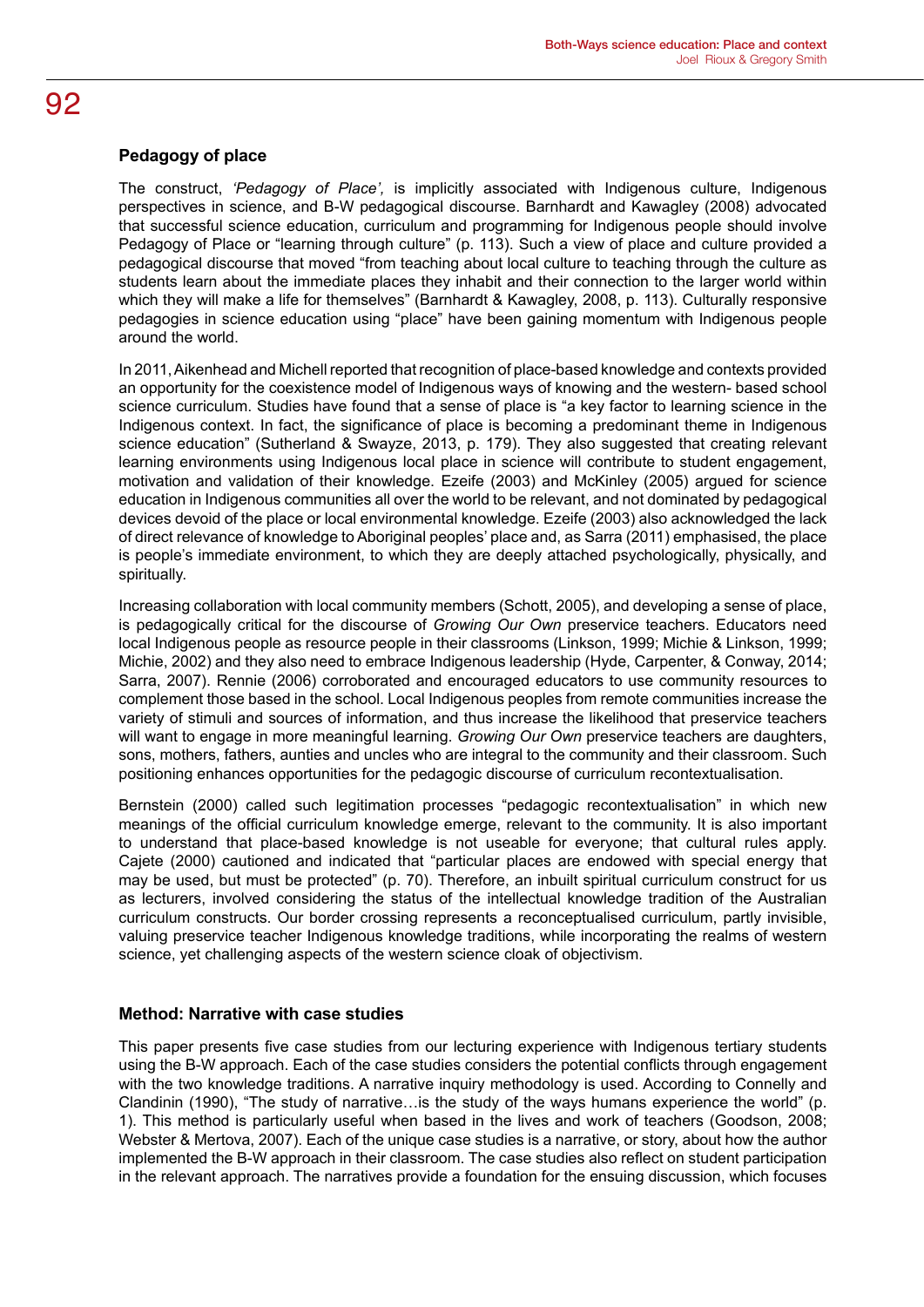on successful strategies for engaging with western and Indigenous constructs in science, and on gaining

#### *Pedagogic recontextualisations from the Northern Territory, Australia: legitimisation of place*

a deep understanding about how each group of students' wrestles with the issue of B-W knowledge.

The preservice teachers in the following case studies work in the classrooms in one of five remote Indigenous community schools in the NT where the *Growing Our Own* program is being delivered. The preservice teachers' work is also associated with the border crossings previously outlined. As bordercrossers on a journey, preservice teachers recognise the importance of using place-based and contextual pedagogical approaches in their teaching of science teaching.

This section of the study presents examples of a pedagogical discourse around place-based Indigenous perspectives in the science curriculum delivery. Here, there is a shifting of a strongly classified science discourse towards a B-W discourse of legitimisation and validation of Indigenous science knowledges. The preservice teachers present Indigenous perspectives that historically preceded western views because, to them, culture matters. For the lecturers, there was, and continues to be, a deliberate post-colonially intended shift towards a pedagogical discourse of local traditional contextual approaches, using local ways of living and knowing first. The Indigenous values, their traditional perspectives, and knowledges were acknowledged as a major contributor to the unit delivery. We first aspired to be presenting a culturally affirming environment for the Indigenous preservice teachers. Western school science was re-contextualised in a B-W approach to provide a border crossing, which connected the Indigenous and non-Indigenous worlds in a shared knowledge understanding and common language. The following examples provide a snap-shot view of a place- based B-W approach of curriculum recontextualisation.

#### **1. The Tiwi Islands context: Local traditional sugarbag (bush honey or** *yingwati***)**

Locally significant, traditional sugarbag (honey or *yingwati*) collection occurs near bodies of water on the Tiwi Islands, located 80 kilometres north of Darwin. The collection happens during the season known as *Kumunupunari,* or the dry season of fire and smoke (June-July-August). The *yingwati* is emblematic, not only because it provides nature's best organic chewing gum—a yellow part of the beehive can be chewed—but it also plays a strong role in the wellbeing of the community. Preservice teachers aspire to teach Tiwi children where to locate local native bees and *yingwati.* The Tiwi peoples usually prepare damper—an early European settlers' bread, tea, and the *yingwati* delicacy is accompanied by roasted possum, to add flavour.

*Yingwati* is a living thing for the local peoples and has spiritual significance (Moria, personal communication, November 2016). For instance, after collecting it, the person is not allowed to wash their hands in the nearby lake because the *Rainbow Serpent* could come out and harm them (Mammy, personal communication, November 2016). Also, preservice teachers would not discuss the taboo subject of *Pukamani* stories related to bees with the Tiwi children. The gatherer would always ask permission of Elder ancestors to collect *yingwati* as they entered the bush and prepared to cut the tree for honey collection. If this protocol was not followed, the community would be disgruntled and resentful. Moria advised that "We also need to discuss with the students how to use the stem of the fan palm leaf to collect the precious liquid gold resource" (Moria, personal communication, November 2016). The tool required for this cultural activity is known as the *pandanus* spoon.

The role that bees play in their colony, and throughout the Tiwi landscape, is also important for Tiwi people. For example, larger bees are the colony's protectors and must be respected (Batchel, personal communication, November 2016). *Yingwati* is only consumed on the spot, in the bush where people find it, otherwise it may bring community discontent and misfortunes to the collector (Batchel, 2016). The Tiwi tradition also stipulates that if the collector does not consume all of the discovered honey in one sitting, the beehive must be covered with certain types of leaves in order to protect and keep it fresh for weeks (Mammy, personal communication, November 2016). *Yingwati* is placed on the skin as an armband, as part of a custom during ceremonies; it is also used on the face of a teenager as they become men (Motram, personal communication, November 2016). The iconic *yingwati* enlivens border-crossing and,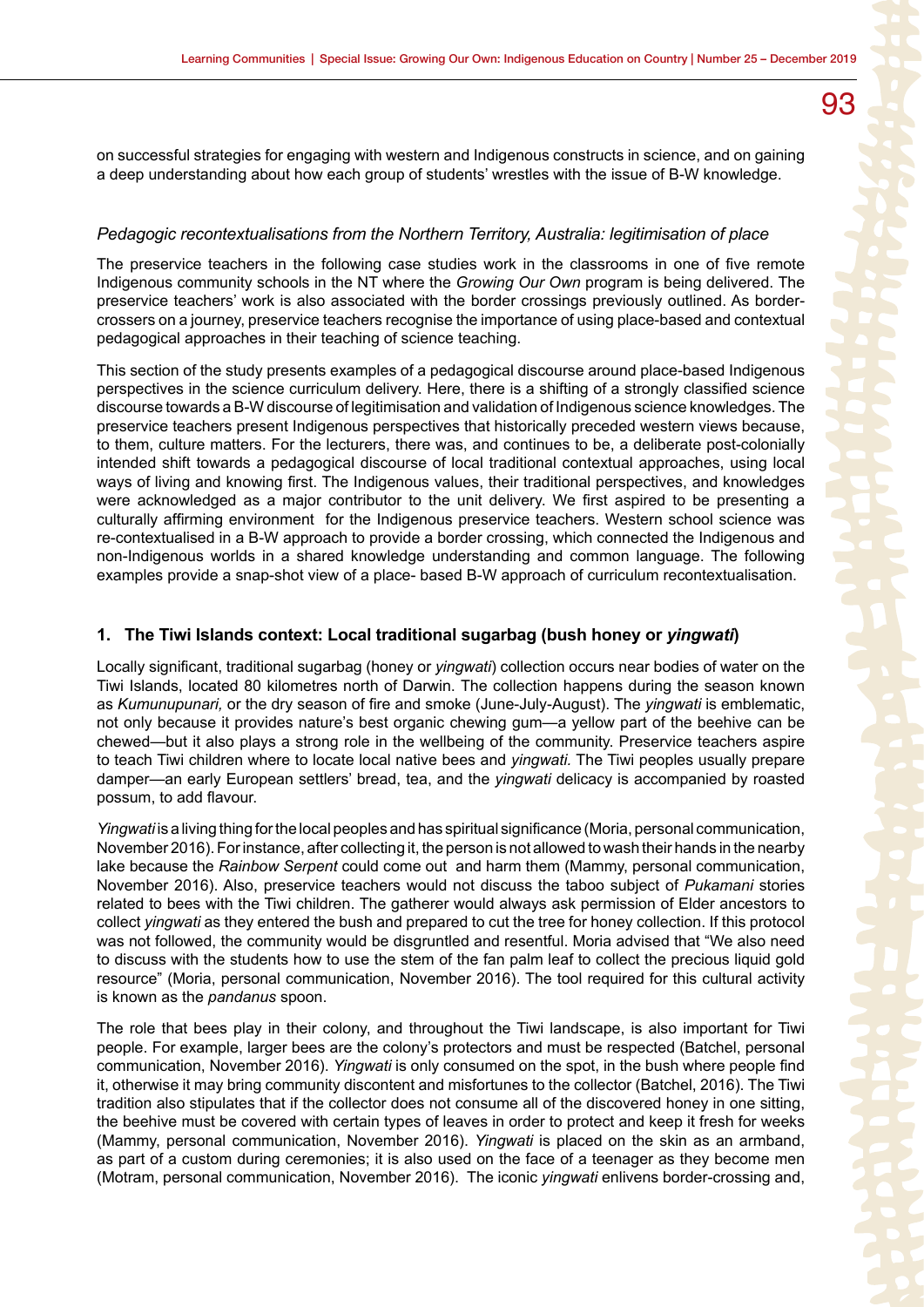as Bernstein (1990) suggested, using this pedagogic discourse as a recontextualising principle, brings together Indigenous place, mathematics and science knowledge of the Australian curriculum.

## *Australian curriculum content descriptors and elaborations: Tiwi Islands (open- investigations)*

Local and national science curricula content descriptors work in a complementary fashion in a B-W approach on the Tiwi islands. The approach values the local Indigenous preservice teachers' knowledges and their Tiwi bush curriculum includes the locally iconic subject, Tiwi *Yingwati.* This subject relates to the 'content descriptors and elaborations' contained in the local place-based curriculum, while also being a culturally significant object to the Tiwi peoples, as discussed above. In the western science curriculum 'content descriptions and elaborations' define what is to be taught and what students are expected to learn. There is a distinction between the local Indigenous content descriptors, which are mandatory to pass on to the next generation, and the western content descriptors and elaborations of the Australian curriculum, which "are non-mandatory components but are provided to suggest contexts through which to explore the core Science content in both depth and breadth" (Australian Curriculum, Assessment and Reporting Authority, 2018, p. 7).

Primary school teachers of Tiwi children may want to conduct a place-based, local, open investigation (work scientifically) to reach some of the outcomes of the western curriculum. This could be achieved by collecting data, visually presenting data and analysing results related to local sugarbag (*yingwati*). Planning and conducting are favourable *Inquiry skills* to promote investigative scientific skills from the Australian curriculum. In Year 5, for instance, the teacher is encouraged to cultivate inquiry skills by helping children to decide variables to be changed and measured in fair tests; and observe, measure, and record data with accuracy using digital technologies, as appropriate (ACSIS087). Two elaborations could be possible when preservice teachers are working out bush with the children: (1) discussing in groups how investigations can be made as fair as possible, and (2) using tools to accurately measure objects and events in investigation and exploring which tools provide the most accurate measurements.

The Australian curriculum has four sub-strands in Science. The Chemical sciences strand proposes one Year 5 content descriptor: *Solids, liquids and gases have different observable properties and behave in different ways* (ACSSU077). One elaboration of this descriptor explores the way solids, liquids and gases change under different situations such as heating and cooling. Another sub-strand (Year 5 Biological sciences) recommends one content descriptor: *Living things have structural features and adaptations that help them to survive in their environment;* and the supporting elaboration suggests: *Describing and listing adaptations of living things suited for particular Australian environments* (ACSSU043).

Inquiry questions might include:

- Why has the beehive been attached to a particular local tree species for many millennia?
- How do the Tiwi bees compare with the larger and more aggressive European bees?
- What are the characteristics of each type of bee?
- Investigate the recent invasion of Asian bees in the Top End (NT) and discover why they have adapted to the Top End climate.

The next section presents outcomes of the preservice teachers' recontextualisations of the science and mathematics curriculum contents as part of the reconceptualisation discourse.

## *Details of Tiwi open investigation plan using yingwati*

A cohort of eight Indigenous Tiwi preservice teachers were introduced to the open investigation planner (working scientifically), which was an opportunity to engage in the pedagogic discourse to select the problem and the methods of investigation. It was suggested that an open investigation could be conducted with children out bush based on western constructs such as viscosity, or a study of liquids' properties, or characteristics and movement of particles. A 'dirt wall' was the most appropriate method for children and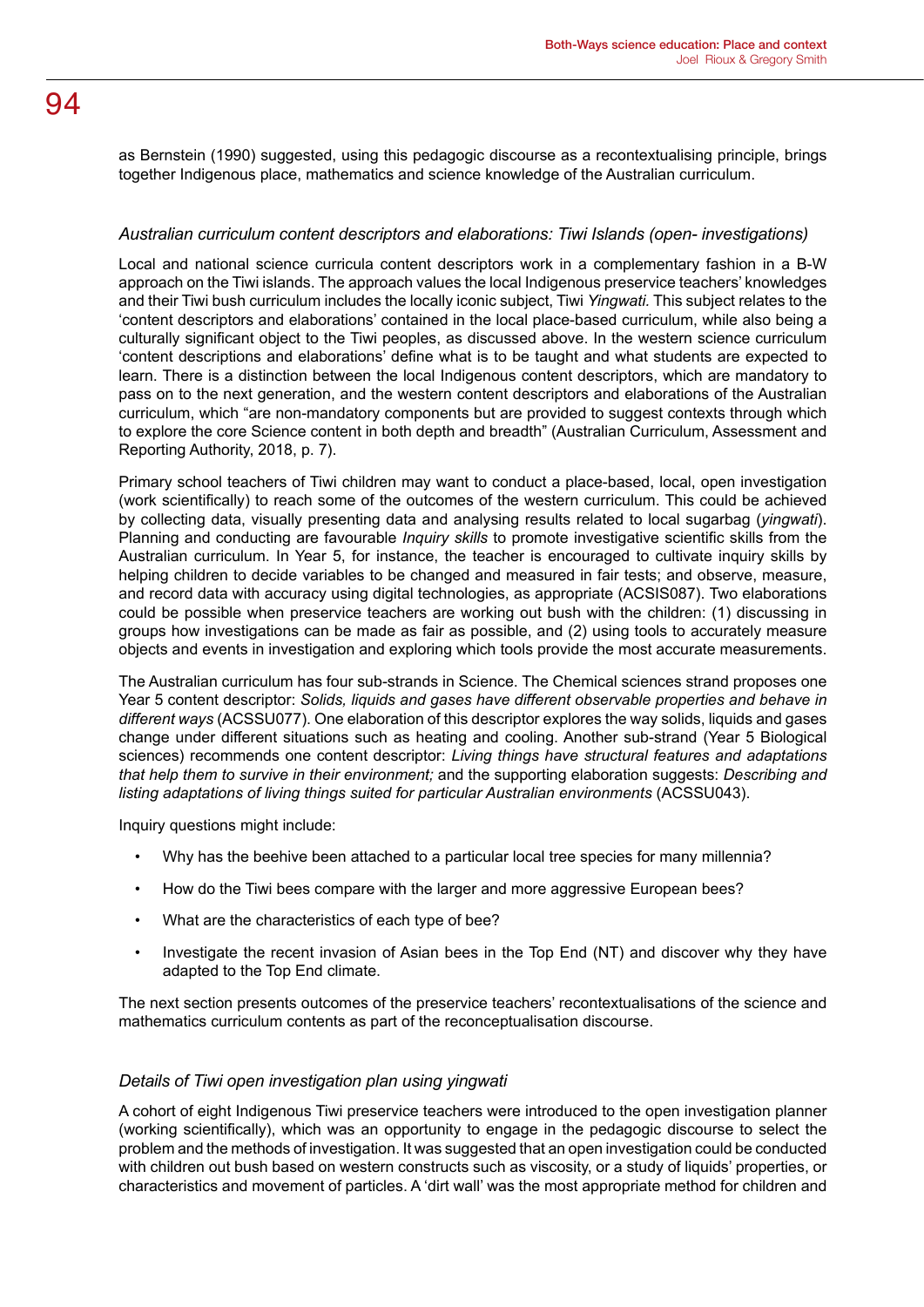preservice teachers working out bush and would allow them to explicate the western constructs of fluidity and viscosity, for example during honey races, then students could brainstorm variables. This method was chosen rather than using the 'word wall'.

Our initial question for investigation was about working scientifically with the velocity of liquids: the rate of the flows. The question: *Would traditional yingwati travel faster than European honey in a race?* The prediction: *yingwati* is watery, runny and will be faster than the European honey because the particles don't hold to each other so tightly. Elders would accompany the Tiwi preservice teachers and children for the honey gathering excursion. There were a considerable amount of possibilities in terms of variables, and in terms of extension work for investigations. For example: What about altering the temperature of the honey, as a potential variable to investigate? Can heating *yingwati* on the fire in a billy help it race even faster against the unheated European honey? What if the European honey is heated instead of *yinwati*? Would it arrive first at the finishing line? What about a race with both honeys heated or not heated at all?

For the Tiwi people in the Top End of Australia, the crocodile is culturally significant, and the consumption of the reptile's tail is considered a delicacy. Knowing this about the target group of students, preservice teachers on Tiwi Islands were encouraged to use the mnemonic C-M-S (**C**roc, **M**oves, **S**ilently) with Tiwi children to help them learn the types of variables. C means Change only one thing—Independent variable. M means Measure/Observe what would the change affect? — Dependent variable. S means Same: Which variables will you control?—Controlled variables. Only one variable is changed at a time to make it a fair test, as required in the accredited university course materials.

**C:** change one variable: heating. Place *yingwati* in two containers but only heat one of the containers of *yingwati*.

**M:** measure the time in seconds travelled by the liquids over a 1 metre distance on a recycled plank of wood with a rock under one end to produce a slope, and observe which liquid wins.

**S:** same distance travelled (one metre), same amount of honey (thirty mL) partaking in the race, same container to pour the honey from, same departure line, same arrival line, same distance each time between the two liquids racing at starting time, same honey (*yingwati*), same angle or slant of the board, and so on.

#### **2. Both-Ways example from Wadeye: science and mathematics**

*Thuykem* is a culturally significant place for the Wadeye community located 420 kilometres south west of Darwin. *Thuykem* is a flat top hill rising above the flood plains. The locals also refer to it as "Airforce Hill" because, during World War 2, this place was used as a Royal Australian Air Force Radar Station due to the commanding view of the Bonaparte Gulf and the Timor Sea in Northern Australia. *Thuykem* is a culturally significant place that presented a real-world opportunity for a problem-solving investigation that crossed the disciplines of science and mathematics. The university curriculum for the *Bachelor of Education* included the requirement for a Fermi problem solving approach within the primary mathematics curriculum. Fermi problems are based on the selection of real-world context- specific problems that engage students in estimation and rough calculation with the collected data (Peter-Koop, 2005). The science curriculum required the use of Science Understanding, Science Inquiry and Science as a Human Endeavour within the sub-strands of Chemistry and Biology. The lecturer perceived a space for B-W crossing of borders through the reconceptualisation of aspects of the Australian Science curriculum.

A cohort of five Indigenous preservice teachers were presented with an opportunity to engage in the pedagogic discourse to select the problem and the methods of investigation. Bernstein (1990) provided a working definition of the pedagogic discourse, as a "recontextualizing principle which selectively appropriates, relocates, refocuses, and relates other discourses to constitute its own order and orderings" (p. 184). In this example, the pedagogic discourse brought together Indigenous place, mathematics and science knowledge.

The collaborative process between the students provided context and direction. *Thuykem* was the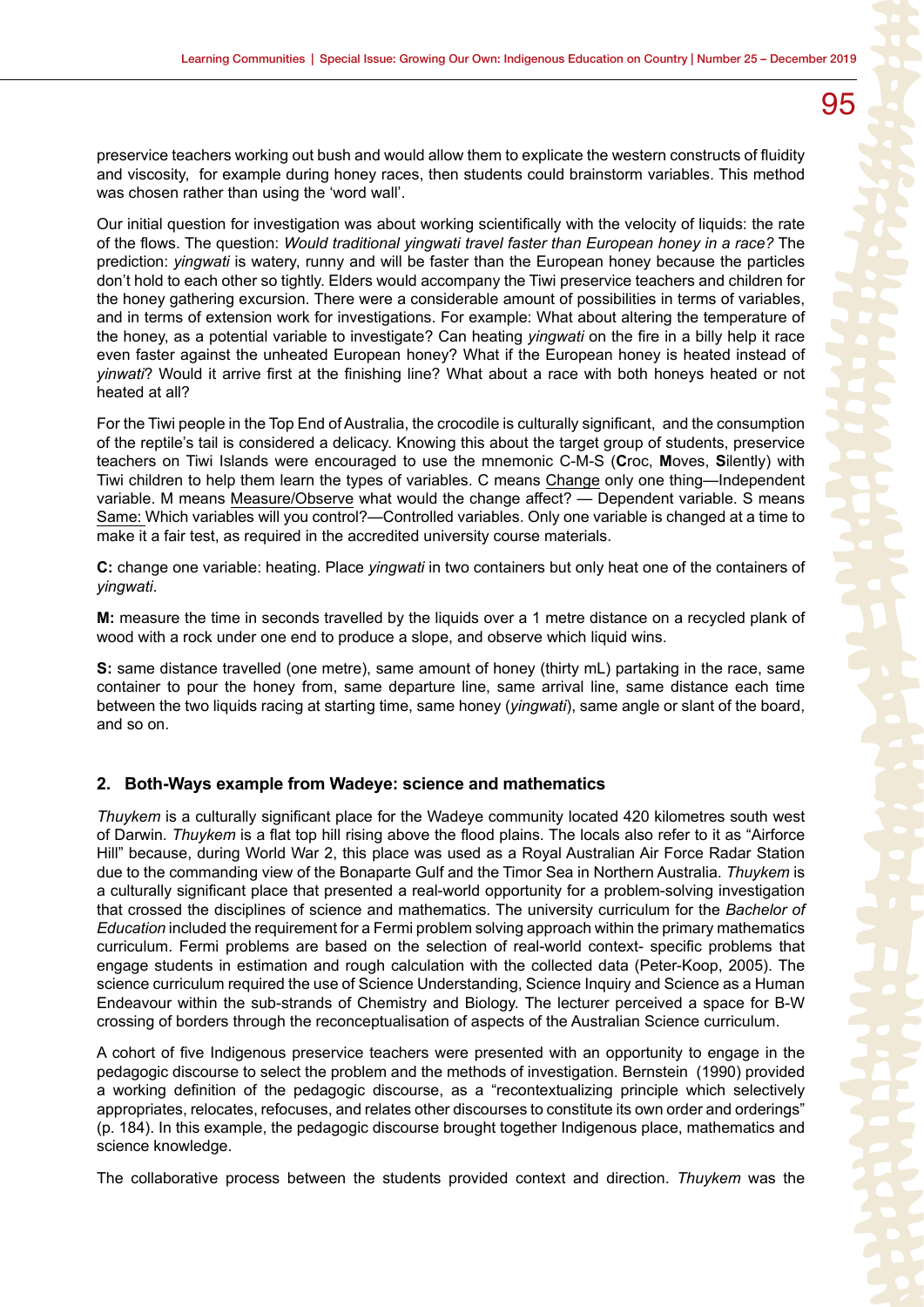starting point and the Gas Plant Road Cycad forest was the end. These places were chosen as they were significant to the community. Permissions for biology field work were granted from the Elders responsible for the land. The investigation began as a comparative quadrat study, but with further discussion on the purpose of the study, the project morphed into a business venture: a cycad forest was surveyed to determine the viability of selling cycads to Darwin. The following excerpts from the student's work illustrate the approach used in this study.



**Figure 1:** Map of plant distribution data, *Thuykem*: 100 m²

Source: Student A permission granted

Figure 1 represents the plant life in the area and the different trees such as the Corkwood *(Thay Palathi),* Eucalyptus (Bloodwood), and dead trees that looked like Corkwood. There was also plenty of spear grass and a rock (Student A). Table 1 below indicates the estimated area covered by living and non-living things in the 100 metre square area (each square is 1 m²).

| <b>Table 1: Estimated Coverage</b> |  |
|------------------------------------|--|
|------------------------------------|--|

| <b>Plant/Life/Objects</b>      | Area coverage: Estimate (m <sup>2</sup> ) |
|--------------------------------|-------------------------------------------|
| <b>Spear Grass</b>             | 13                                        |
| <b>Termite Nest</b>            | 2                                         |
| Tree - Thay Palathi (Corkwood) | 9 (including branch coverage)             |
| Dead tree                      |                                           |
| Eucalyptus (Bloodwood)         | 34 (including branch coverage)            |
| Rock                           |                                           |

Source: Student A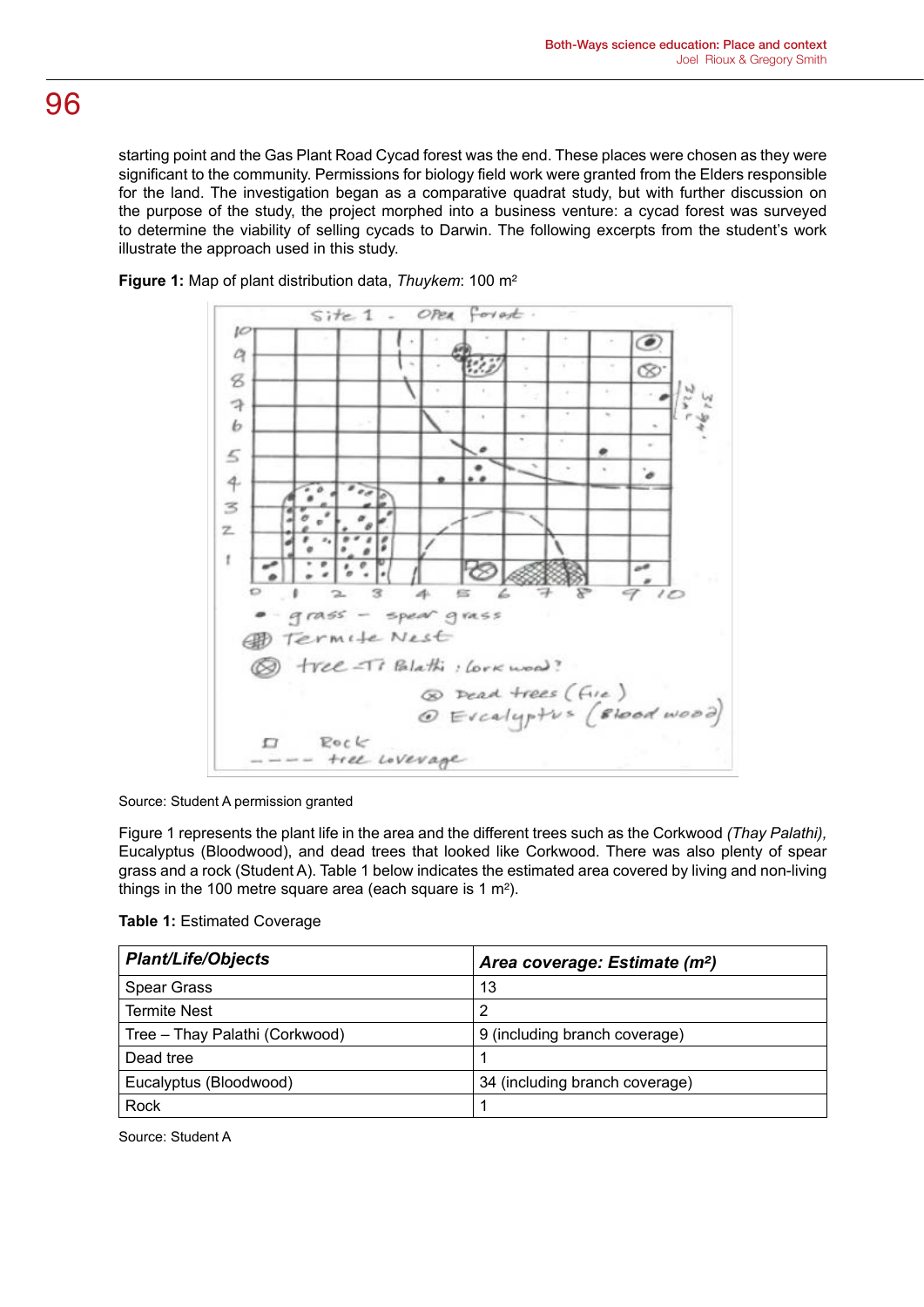The collected data provided the opportunity to develop Fermi investigation skills. Further demonstrations of understanding of the place can be found in the comments of Student A, presenting a biological perspective by suggesting that:

*The conditions on the flat hill top make it an environment more suitable for resistant plants to grow. It would always be windy, which would blow away the unprotected soil, revealing more rock than dirt. The area is a flat hill top; the rains would wash away the soil downhill. Plants are scarce and there would not be much shade for more variety of plants to grow as the leaves would be hot and dry from the sun without shade. We even found that younger plants would have bigger leaves to create more shade and to catch rain. One type of eucalyptus grows in this area, Corkwood trees and lots of spear grass. These trees have rough bark that protects them from bush fires.* (Student A)

#### *A glimpse of the paleo world: uncovering history*

On the walk back down the hill, travelling through a cutting, the upper sedimentary rock changed to white limestone. Investigations of the 'white rock' revealed brachiopod fossils and questions about how they got into the rock ensued. Under a tree half way down the hill, the world of millions of years ago unfolded, with the realisation that the hill and the surrounding flood plains were previously under the sea and most likely comprised a coral reef. The geology of this area was laid down under the shallow sea of the Carboniferous Period (Ahmad & Munson, 2013).

This was a western science story based on science evidence from a flat top hill towering above the flood plains. The preservice teachers had no cultural stories of such geological changes, but there were stories of oil and gas exploration on their ancestral lands, including their clan Elders' displeasure about these activities. They went to the Elders to find stories, but there were none other than creation stories, which they did not give permission to write. Nonetheless, the lecturer promoted the space for B-W crossing of borders by the reconceptualisation of aspects of the Australian Science curriculum. Recontextualisation involved the legitimisation of Indigenous knowledge of place. B-W used preservice teacher and community meanings related to their local context of place together with western science, through the pedagogic device.

#### *The Cycad forest*

The comparison site, Gas Plant Road Cycad (*Macrozamia* sp.) forest, produced data and the opportunity to demonstrate Indigenous knowledge of the plants, different soil and their learned knowledge and skills of quadrat survey and estimation. After mapping a 100m² quadrat, the students used Google maps to find a satellite image for the Gas Plant Road and the surrounding area to estimate the total area. Then the students estimated how many cycad trees were in the study area. Figure 2 provides a representation of the Cycad forest area. The area was calculated by using estimated shape as a rectangle and a triangle.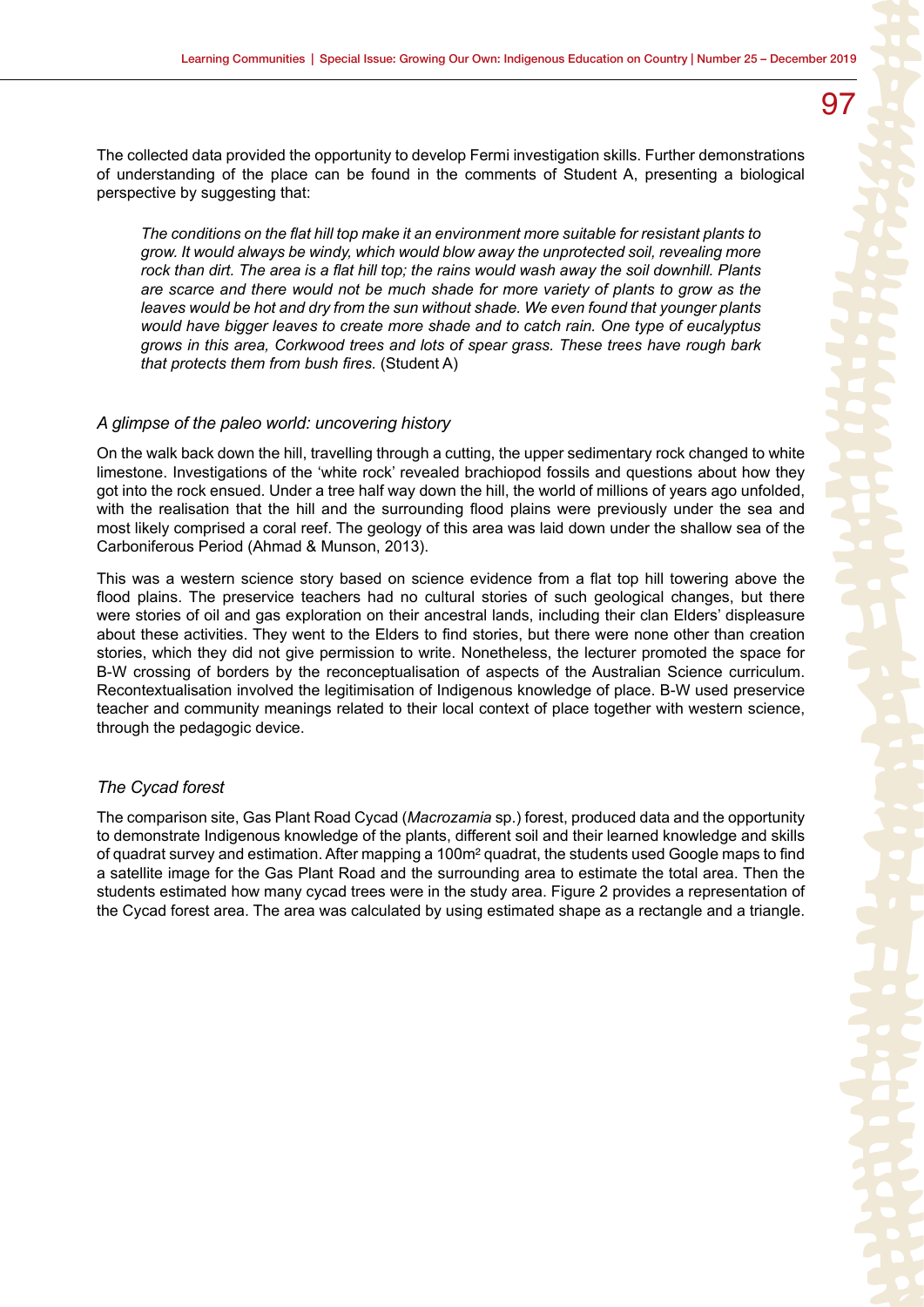## **Figure 2:** Cycad forest.



Source: Google Maps

The area of the Cycad forest was calculated from the estimate data and found to be approximately 12 km<sup>2</sup>. The next step involved using cycad tree density from the quadrat study to calculate the estimated number of Macrozamia sp., which was 12 million. So, what of the plan to dig them up and sell them in Darwin? All the students said "No", as the Cycad forest had specific cultural significance to both males and females of the community and should be left untouched.

## **3. Concept mapping of Both-Ways knowledge**

The following concept maps present another example of a *B-W place-based* science education initiative that situates Indigenous and western science knowledge traditions together as official curriculum science knowledge of a unit. This section presents outcomes of the preservice teachers' recontextualisations of the science curriculum content that is required in the accredited university course materials. The outcomes are presented as concept maps. The concept maps used in the context of this study demonstrate Indigenous preservice teachers' emergent understanding of Indigenous place-based knowledge and its place in the official curriculum. They also demonstrate the integration of Indigenous and western knowledge, which is a consequence of using the B-W approach.

## 98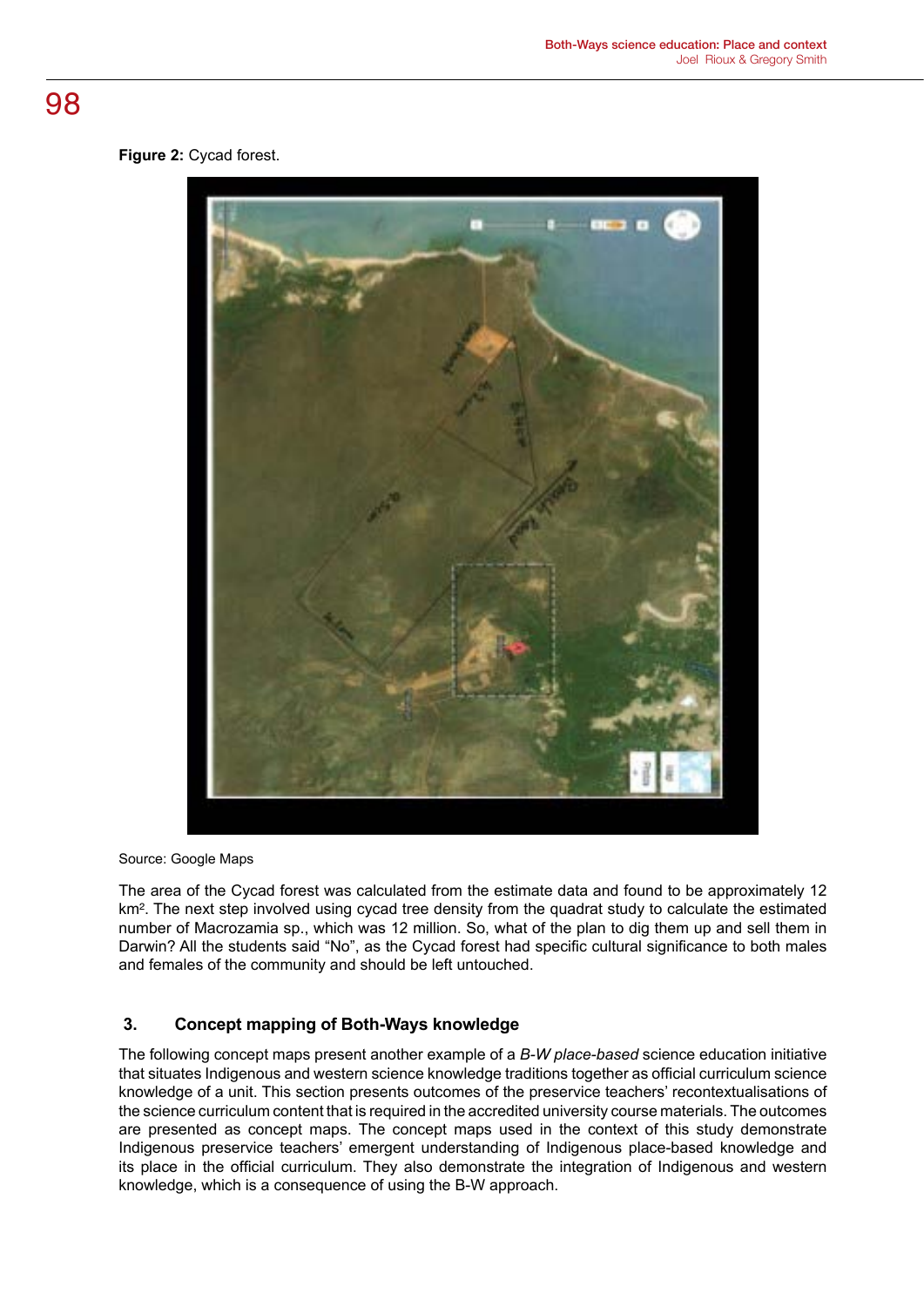## *Rubbish planning*

The student cohort, seven preservice teachers from an island community in the NT, decided that it would be important to focus on a local community problem to develop a teaching unit. They decided to ask their friends and relations about the community problem of rubbish, since this was a significant concern to them because rubbish lay everywhere in the community. The preservice teachers wanted the school and their students to be involved in solving this problem. The concept map, *Rubbish Planning* (Figure 3), presents the final representation of the group's plan. This map presents a border crossing object developed by the preservice teachers for the community. It presents mathematics in a meaningful and relevant context, while linking to music, art and dance/drama. This plan was implemented across their classes in the school.



### **Figure 3:** Rubbish planning

Source: Preservice teachers in NT island community

## *Solar science*

The next concept map, *Solar Science Knowledge*, was developed by a preservice teacher student cohort from a freshwater community south-west of Darwin. The activity with these students was to design, construct and test a solar device. Having completed this task, the students were then asked to collaboratively develop a concept map to demonstrate the solar knowledge that they thought important in teaching solar concepts to their students. Figure 4 presents science as the central idea, and the preservice teachers' conceptions of the necessary knowledge.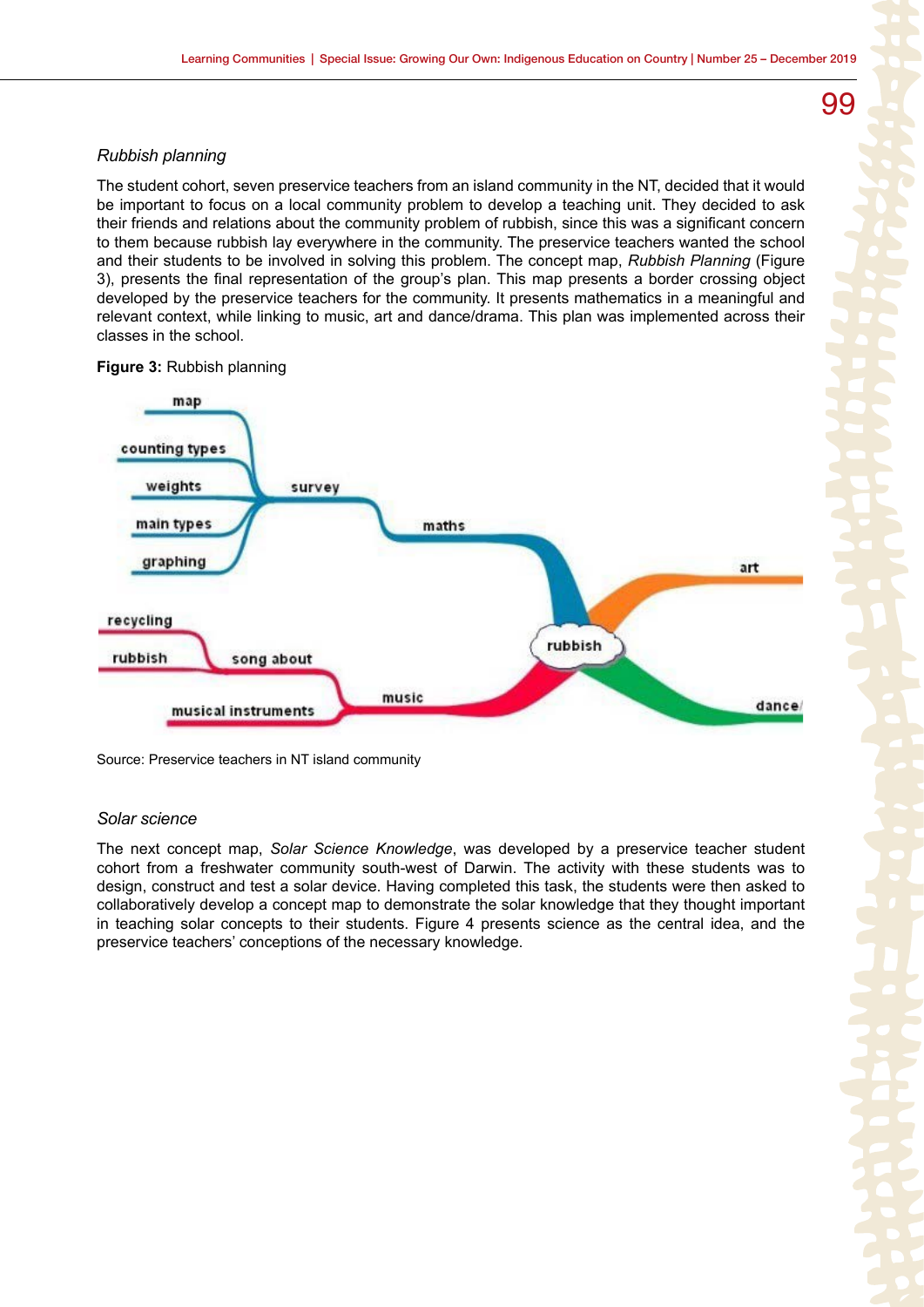



Source: Preservice teachers in freshwater community

The Solar Science Knowledge concept map demonstrates the official knowledge from the curriculum, but more importantly brings to the fore Indigenous knowledge of the land as a valuable knowledge component to the concept of solar. The inclusion of seasons, change, animals and plants represents a border-crossing reconceptualisation event that incorporates what is important to school science education in their community.

## *Exploring water*

The last two concept maps (Figures 5 and 6) are placed in a desert community situated south-east of Alice Springs. The Indigenous preservice teacher students in this community decided that water was a problem for the whole community. They were planning to use water exploration as the place-based context for their teaching of science. The *Exploring Water* map (Figure 5) presents water as an inquiry with the central question: 'How do I know?' and it also includes the associated ideas for investigating this question.

The investigations presented in this concept map are from the preservice teachers' everyday experiences. There is a clear link with their everyday observations. The daily activities within their local community provide the context and generate relevant topics for investigations in science and mathematics. The properties, the modelling of water as particles, and the "holding hands" role play were part of the Explore - Explain phase of their learning within the science unit.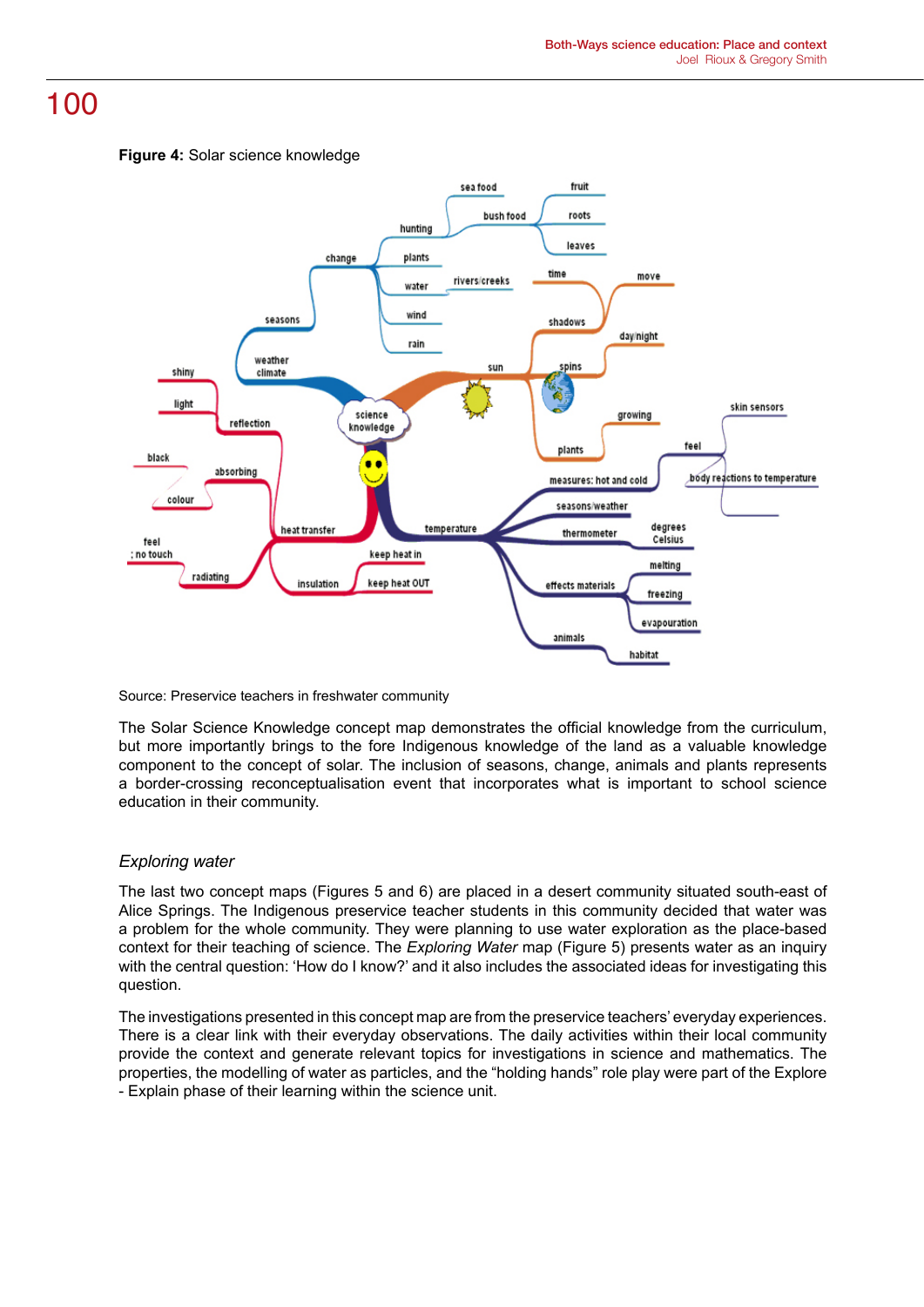



Source: Preservice teachers in desert community near Alice Springs.

## *Engage phase*

The next concept map (Figure 6) presents preservice teachers concepts for the engage phase of the 5E's pedagogical approach (Bybee, 2009). The map uses place as a resource to engage in the topic of water. In this map, there is recognition of local issues, such as where you live, and when the water runs out. The preservice teacher students who developed this map demonstrated Indigenous knowledge from the outside (classroom) in the 'sources of water' branch.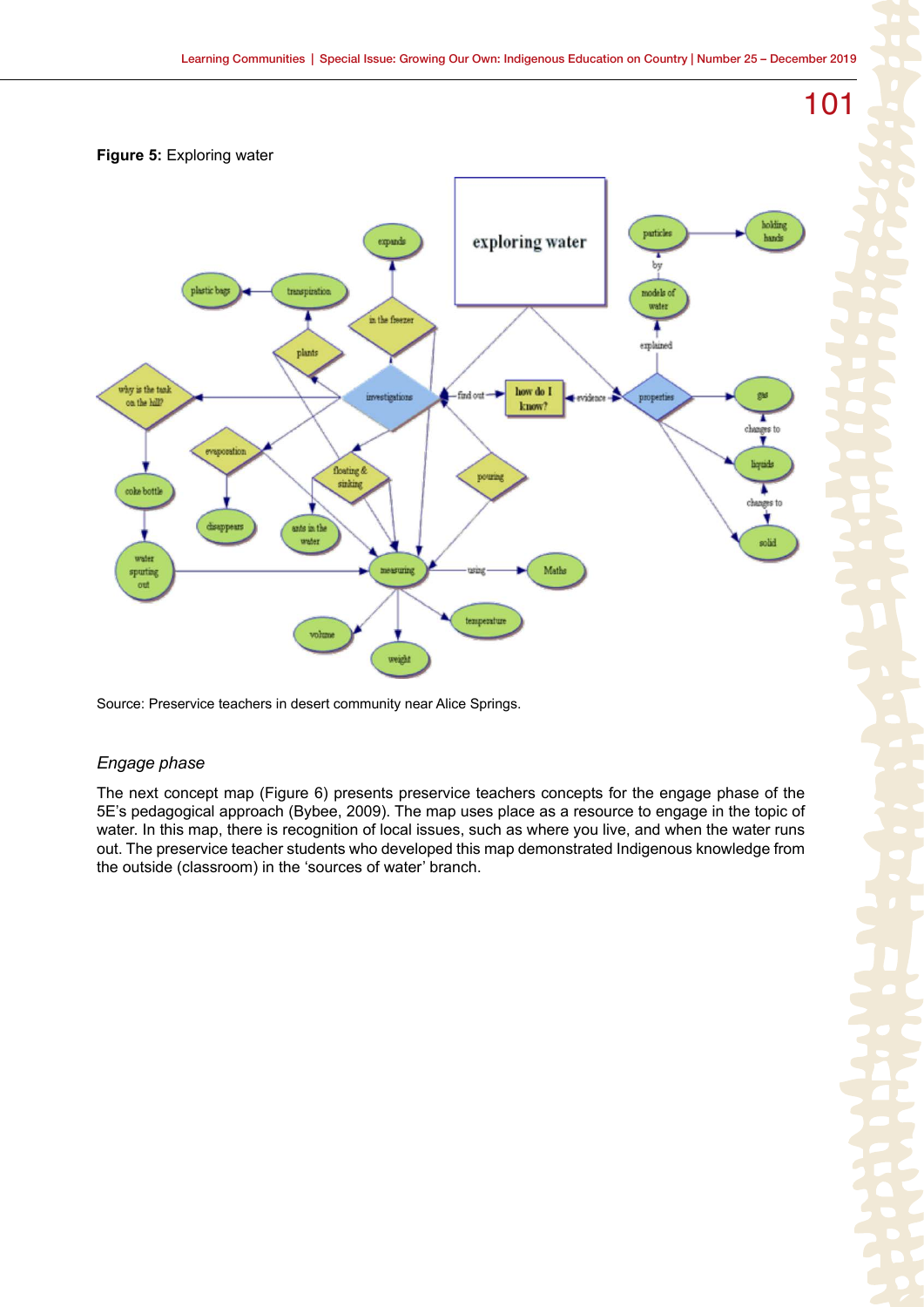

Source: Preservice teachers in desert community near Alice Springs.

## **Discussion**

Pedagogical reconceptualisation discourse by the preservice teachers has been a generative border crossing with "ongoing creation and re-creation of the webs association" (Davis, Sumara, & Luce- Kapler, 2015, p.81). This reconceptualisation requires a pedagogical approach that encourages conscious re-working of the schemas of the official school curriculum knowledge. This re-structuring of official knowledge develops new personal, collective and culturally constructed meanings (Bernstein, 2000).

These meanings, as demonstrated in the above examples, redistribute the knowledge and practice of what counts as valid knowledge and practice in school science. The B-W examples above are fortified by the construct of inclusion in which both Indigenous and western knowledge appear in the curriculum. What has emerged in the B-W approach is a new official curriculum constituted in a place- based pedagogical discourse that reconceptualises and recontextualises what counts as valid knowledge and pedagogical practice.

School science on the Tiwi Islands was re-contextualised in a B-W approach to provide a border crossing that connected the Indigenous and non-Indigenous worlds in a shared knowledge, understanding and language. The example with the *yingwati* or bush honey, demonstrated how a place-based B-W approach of curriculum recontextualisation operated in this community context. The concept maps from Indigenous communities (Figures 3-6) provided evidence that preservice teacher students were able to apply internal models of curriculum to blur the borders between Indigenous and non-Indigenous science. These pedagogic devices, which were externalised through visualisations and webs of association, highlight connections in the individual and collective understandings of the official curriculum knowledge. We consider that these are good examples of reconceptualisation discourse.

For lecturers, the *Growing Our Own* program provided an opportunity to embed a uniquely Australian science perspective into the science curriculum. Our examples present a pedagogical discourse that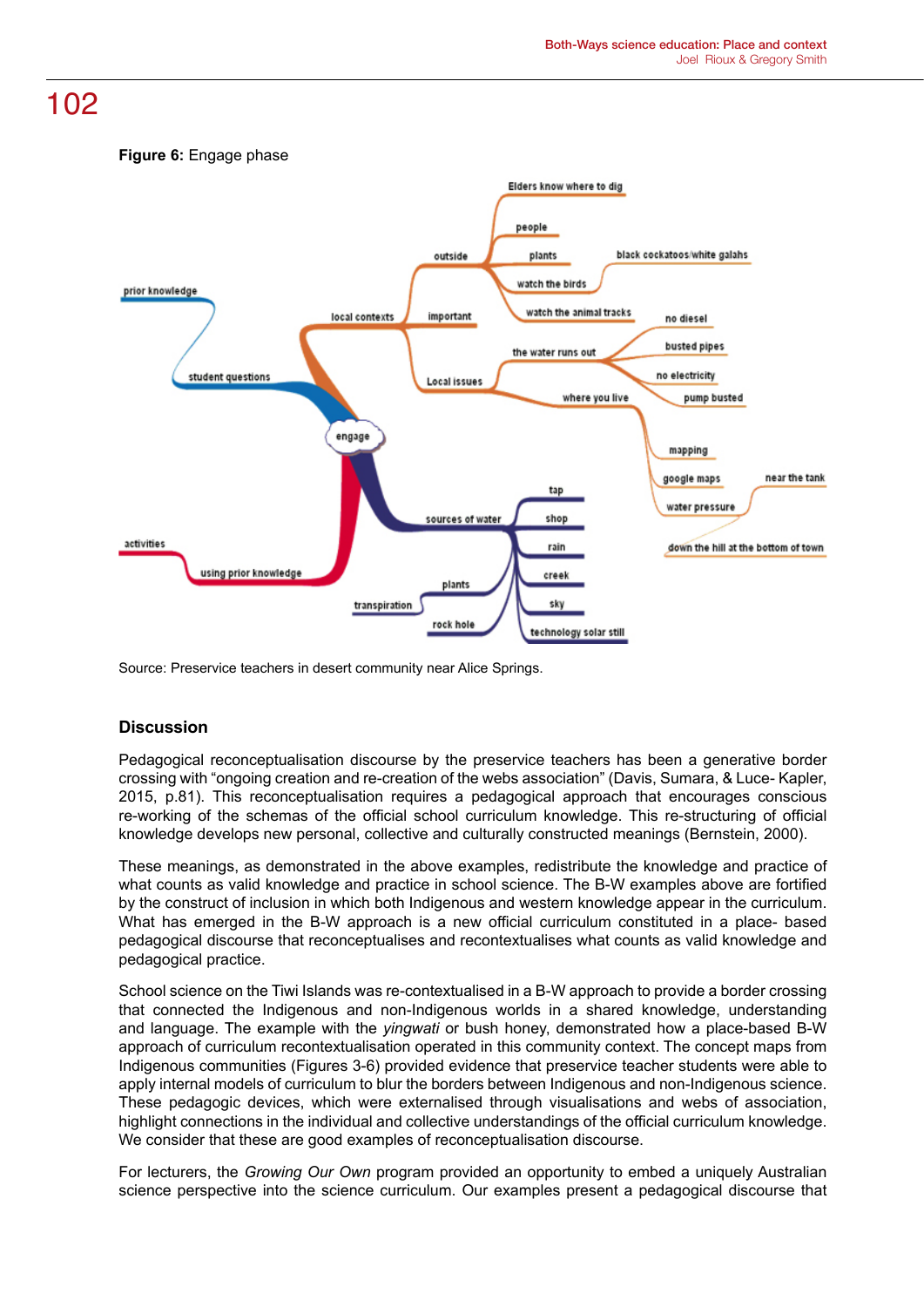has developed classroom focused activities, which ensure that Indigenous cultural and school scientific integrity are upheld. The classroom activities validate preservice teachers' knowledge as part of the Australian science curriculum through a B-W place-based recontextualisation. For the preservice teachers, their local place is intended to enrich and bring to life the content descriptors of the western curriculum.

## **Conclusion**

For Indigenous preservice teachers, the western academy often continues to impose a colonial view, language, and a foreign educative framework onto Indigenous peoples in science education, rather than using their local context. This paper provides examples of a pedagogical discourse in which Indigenous place-based knowledge and B-W school science are reconceptualised across the discipline boundary. The school science border is constructed through rules about knowledge and pedagogic practices based in the culture of western science. Similarly, the Indigenous place-based border is based on knowledge and pedagogic practices from Indigenous cultures. The Indigenous preservice teachers have demonstrated B-W cultural border-crossing in the development of these border-crossing objects.

There is a crossing over at the curriculum border. This happens because Indigenous perspectives on place and their environment relate to including Indigenous knowledge in the curriculum, particularly in this case: the science curriculum (Michie, 2002, 2015). B-W teaching goes beyond knowledge and provides for a pedagogy that is "based on a tradition of real-life and problem-solving approaches to learning" (Ober & Bat, 2007, p.80). This study offers insight into the pedagogic possibilities that emerge within a discourse that enables participation, engagement, and the valuing of Indigenous preservice teachers' knowledge. Local knowledge traditions, the place and local context are critical to lecturers in bridging cultures, and the B-W concept provides the framework for this to occur.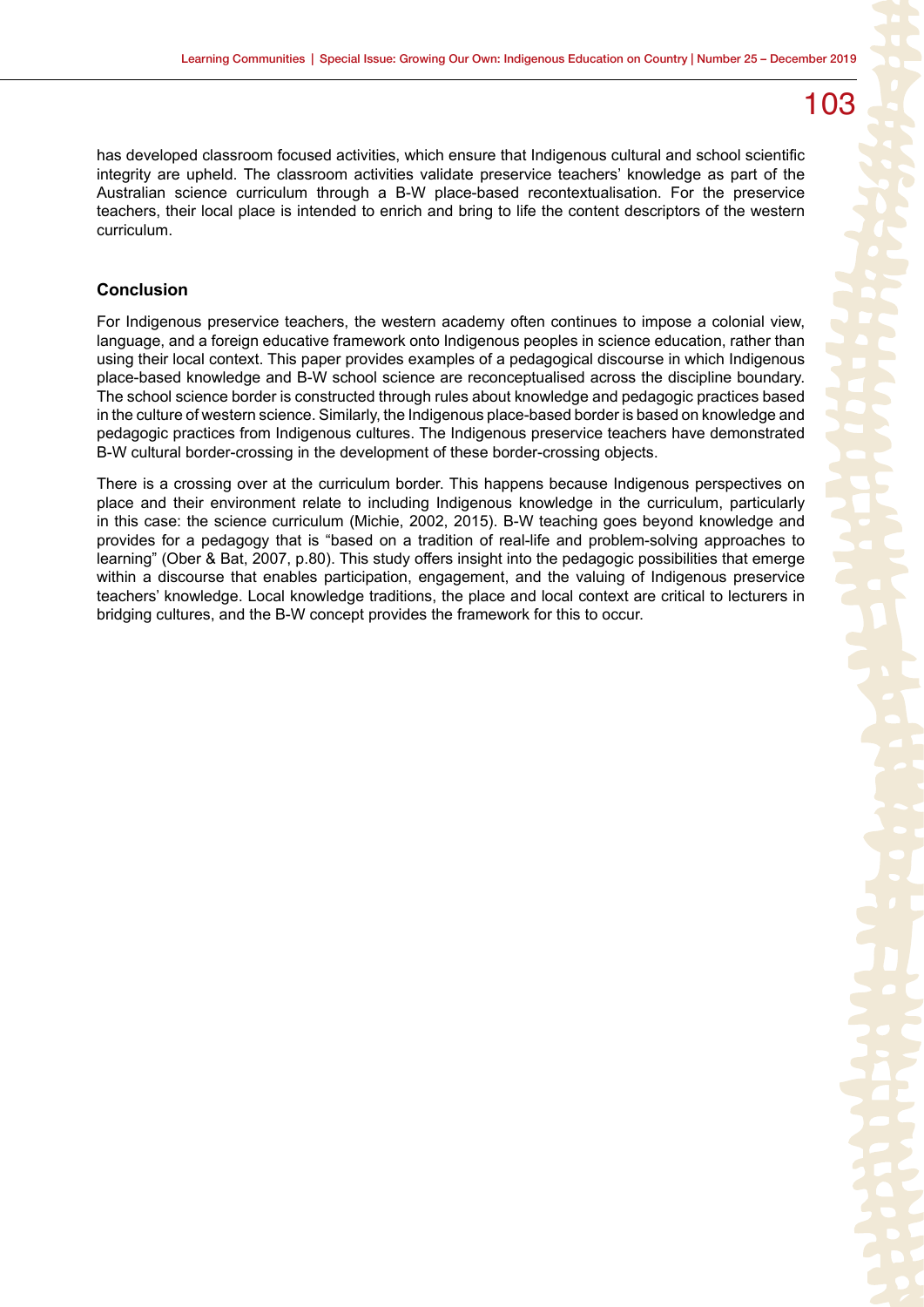## **References**

- Aikenhead, G. & Michell, H. (2011). *Bridging Cultures: Indigenous and Scientific Ways of Knowing Nature.* Pearson Education, Ontario: Canada.
- Ahmad, M. & Munson, T. (2013). Geology and mineral resources of the Northern Territory. *Northern Territory Geological Survey, Special Publication 5*. Darwin: Northern Territory Government.
- Australian Curriculum, Assessment and Reporting Authority. (2018). *Preview of the Australian Curriculum, F-10 cross-curriculum priority refinement-Aboriginal and Torres Strait Islander histories and cultures in the Science learning area.* Retrieved from https:// www.australiancurriculum.edu.au/f-10-curriculum/cross- curriculum-priorities/ aboriginal-and-torres-strait-islander-histories-and-cultures/
- Barnhardt, R., & Kawagley, A. O. (2008). Indigenous knowledge systems and education. *Yearbook of the National Society for the Study of Education,* 107(1), 223–241.
- Batchelor Institute. (2007). *Strategic plan.* Batchelor: Batchelor Institute of Indigenous Tertiary Education. https://www.batchelor.edu.au/file\_documents/Strategic\_plan\_2007V1.3.pdf

Bernstein, B. (1990). *The structuring of pedagogic discourse*. London: Routledge.

- Bernstein, B. (2000). *Pedagogy, Symbolic Control and Identity,* revised edition, Oxford: Rowman and Littlefield.
- Bhabha, H. (1994). *The Location of Culture*. Routledge: London.
- Bybee, R. (2009). The BSCS 5E Instructional Model and 21st Century Skills. *The Intersection of Science Education and the Development of 21st Century Skills.* The National Academies Board on Science Education. Retrieved from https://sites.nationalacademies.org/cs/groups/dbassesite/documents/ webpage/dbasse\_073327.pdf
- Cajete, G. (2000). Native science: *Natural laws of interdependence*. Santa Fe, NM: Clear Light Publishers.
- Connelly, F. M., & Clandinin, D. J. (1990). Stories of experience and narrative enquiry. *Educational Researcher,* 19(5), 2–15.
- Davis, B., Sumara, D., & Luce-Kapler, R. (2015). *Engaging Minds: Cultures of Education and Practice of Teaching.* Routledge, New York.
- Ezeife, A. N. (2003). The pervading influence of cultural border crossing and collateral learning on the learner of science and mathematics. *Canadian Journal of Native Education, 27*(2), 179–194.
- Flinders University. (1996). *General Information Folio 5: Appropriate terminology, Indigenous Australian Peoples.* Retrieved from http://www.ipswich.qld.gov.au/documents/community/appropriate\_ indigenous\_terminoloy.pdf
- Goodson, I. (2008). *Investigating the teacher's life and work.* Rotterdam: Sense Publishers.
- Heinlein, R. (1961). *Stranger in a Strange Land*. New York: Penguin Random House.
- Hyde, M., Carpenter, L., & Conway, R. (Eds.). (2014). *Diversity, inclusion and engagement* (2nd ed.). South Melbourne, Victoria: Oxford University Press.
- Linkson, M. (1999). Some issues in providing culturally appropriate science curriculum support for Indigenous students. *Australian Science Teachers Journal, 45*(1), 41–48.
- McKinley, E. (2005). Locating the global: Culture, language and science education for Indigenous students. *International Journal of Science Education, 27*(2), 227–241.